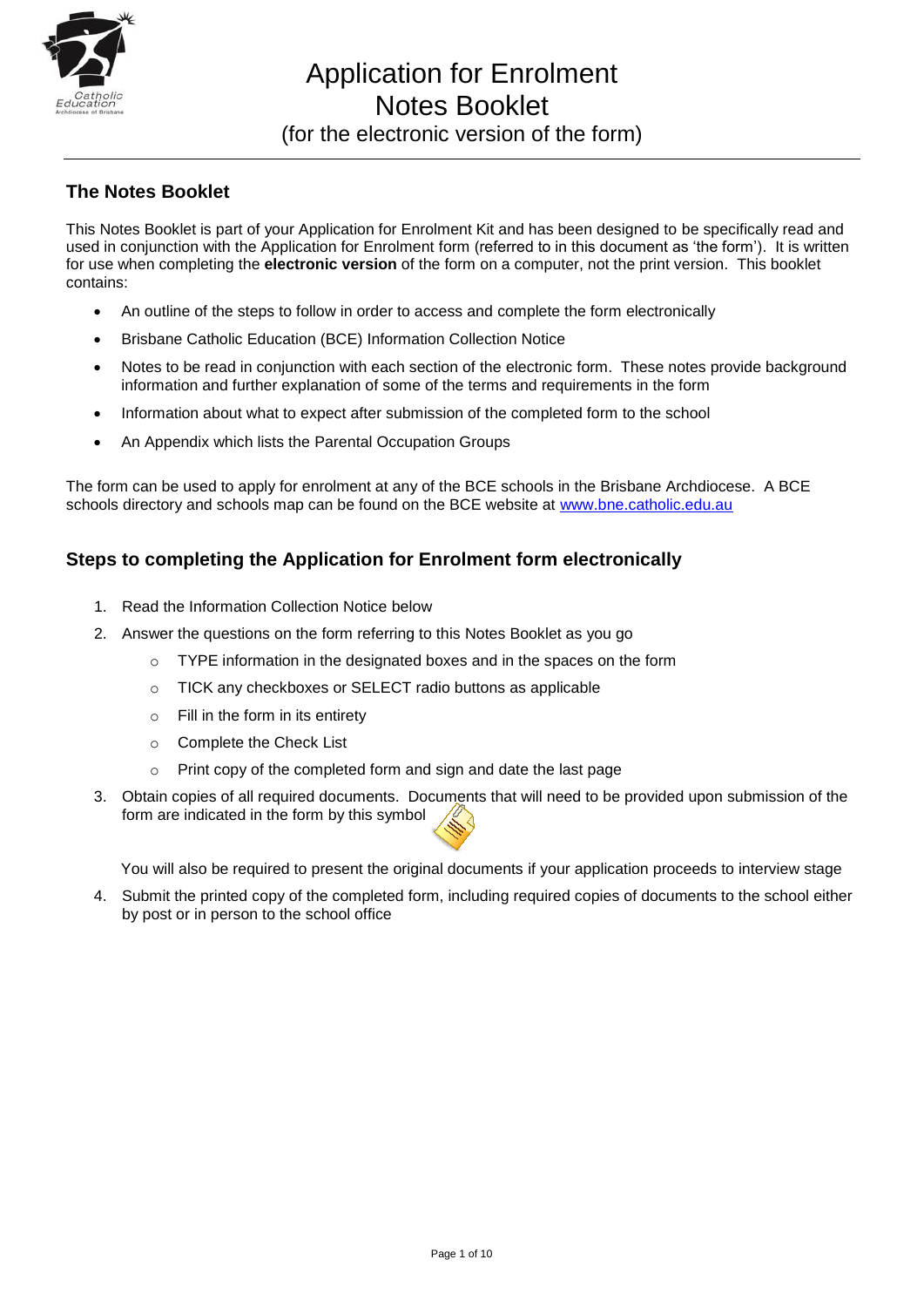# **Brisbane Catholic Education (BCE) Information Collection Notice**

#### **INFORMATION COLLECTION NOTICE**

*Information we collect:* Brisbane Catholic Education collects and records personal information, including sensitive information about students, parents/legal guardians and volunteers, before and during the course of a student's enrolment at our school. Laws governing or relating to the operation of schools require that certain information is collected. These may include Education, Public Health and Child Protection laws. We may ask you to provide medical reports about students from time to time. Health information about students is sensitive information within the terms of the Australian Privacy Principles under the *Privacy Act (1988)*.

**Purpose of collection:** The primary purpose of collecting and recording this information is to enable the provision of quality Catholic education. In addition, some of the information we collect and record is to satisfy the school's legal obligations, particularly to enable the school to discharge its duty of care to students and parents/legal guardians. This information may also be used for appropriate parish purposes.

*Disclosure of information:* This information may be disclosed by us for administrative and educational purposes to others including, but not limited to, personnel within Brisbane Catholic Education Office, other Brisbane Catholic Education schools, medical practitioners, people providing services to schools, such as specialist visiting teachers and consultants. In addition we may be required to disclose this information to government departments, both State and Federal.

Personal information collected from students is regularly disclosed to their parents/legal guardians. On occasions, information such as academic and sporting achievements, student activities, and other news may be published in newsletters, magazines, and on our website. Parents may seek access to personal information collected about them and their son/daughter by contacting the school.

Students may also seek access to personal information about them. However, there will be occasions when access is denied. Such occasions would include where access would have an unreasonable impact on the privacy of others, where access may result in a breach of the school's duty of care to the student, or where students have provided information in confidence.

The School Privacy Policy sets out how parents or students may complain about a breach of privacy and how the school will deal with such a complaint.

The school from time to time engages in fundraising activities. Information received from you may be used to make an appeal to you. It may also be disclosed to organisations that assist in the school's fundraising activities solely for that purpose. We will not disclose your personal information to third parties for their own marketing purposes without your consent. We may include your contact details in a class list and school directory.

If you provide the school with the personal information of others, such as the student's other parents, doctors or emergency contacts, we encourage you inform them that you are disclosing that information to all Brisbane Catholic Education schools and why. They should also be informed that they can access that information if they wish and that the school does not usually disclose the information to third parties.

*Our privacy position:* Brisbane Catholic Education is bound by the *Privacy Act (1988)*, and has adopted the thirteen (13) Australian Privacy Principles. A privacy statement detailing Brisbane Catholic Education's practices and procedures for the use and management of the personal and sensitive information it collects and records can be accessed on the school's website or the Brisbane Catholic Education website [http://www.bne.catholic.edu.au](http://www.bne.catholic.edu.au/) Alternatively a hard copy of the statement may be provided on request.

*Information required:* If we do not obtain the personal and sensitive information referred to above, we may not be able to enrol or continue to enrol your student

By completing and submitting this Application for Enrolment form you have confirmed your understanding of, and agreement with, the above.

#### **Application for Enrolment form notes**

- The electronic version of the form has been created as a pdf form document. It requires Adobe Reader to open and complete the form. If you do not have Adobe Reader you can download a version from the internet. The fields in which to type to complete the form will appear in blue initially and change to yellow when you click in a particular field
- There are a variety of different response types throughout the electronic version of the form. These include:

|   |             | Legal Sumame |
|---|-------------|--------------|
| ◠ | Text fields |              |

- $\circ$  Fields that have a certain format and require a response to be entered in a certain way. Usually a note will display when you hover your mouse over these fields
- o Drop down lists from which a response is selected





Visa Sub-Class Number:

Date of Birth 01/12/2000

This is a 3 digit number

DD/MM/YYYY

- o Radio Buttons to choose one response or the other
- o Checkboxes which you can tick or un-tick by clicking in each checkbox
- Remember to save the form as you go
- Throughout the electronic version of the form, some questions are marked with an asterisk (\*). This symbol denotes information that is required by the Ministerial Council for Education, Early Childhood Development and Youth Affairs (MCEECDYA) and the Australian Curriculum Assessment and Reporting Authority (ACARA) for assessment and reporting purposes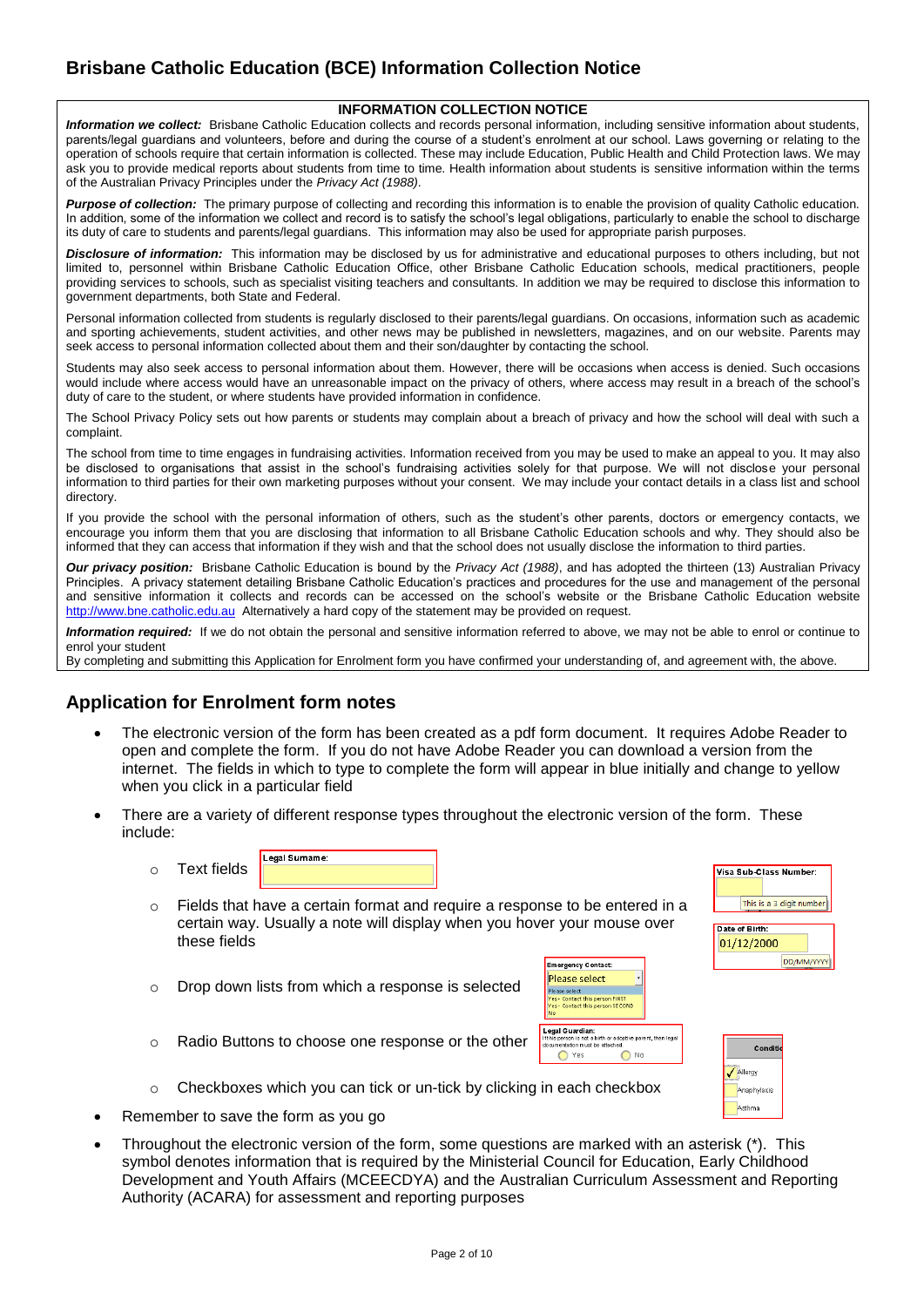# **STUDENT INFORMATION**

## **Section 1: Student Personal Details**

This section collects basic information about the student.

- The **Legal Surname** and **Legal First Name** must be provided and be identical to the names on the student's **Birth Certificate**
- Where a student has legally taken a different surname and/or first name to that which is shown on the Birth Certificate, the student's Birth Certificate is to be accompanied by a **Change of Name Certificate**. In these circumstances, the **Legal Surname** and **Legal First Name** provided is to be identical to the names on the student's Change of Name Certificate
- If the Parent/Legal Guardian requests that the student be known by a different surname or first name whilst at school other than the names which appear on the Birth Certificate or Change of Name Certificate, this information can be entered as **Preferred Surname** and/or **Preferred First Name**
	- $\circ$  In these circumstances, the Principal must be satisfied that such an action is not intended to defraud, to contravene a Court Order or to infringe the rights of the other parent
	- $\circ$  Once approved, the Principal will endeavour to ensure that informal school records reflect the preferred names
	- All formal school records however, such as enrolment documents and report cards/progress reports, will reflect the student's legal name as shown on the student's Birth Certificate or, if applicable, the student's Change of Name Certificate
- The **Date of Birth** of the student required to be completed on the form is to match the date as it appears on the student's Birth Certificate
- A legible copy of the student's Birth Certificate (and a Change of Name Certificate, if applicable) is to be provided with the form for the school to retain on file
- A student who has applied for enrolment at, or has attended a school administered by BCE in recent years may already have a **BCE Student Identification number**. This number is preceded by the letter S and is usually 6 digits in length (e.g. S123456). If known, this number is to be provided on the form in the space provided, regardless of the school at which the student previously applied for enrolment or attended

### **Section 2: Student Cultural Background**

This section collects information about the cultural heritage of the student.

The information collected in this section is helpful in determining any additional support requirements

### **Section 3: Student Citizenship**

This section is to be completed for ALL students

- Note that Australian Citizenship legislation has changed throughout history
	- $\circ$  People who were born in Australia between 26 January 1949 and 19 August 1986 were automatically granted Australian Citizenship at birth (except in a few exceptional circumstances)
	- o People who were born in Australia on or after 20 August 1986 were not automatically granted Australian Citizenship at birth. However, Australian Citizenship was generally acquired if at least one of the parents was an Australian citizen or permanent resident of Australia at the time of the birth

As this legislation applies to current school age children/students, it is necessary for documentation to be provided as evidence of the parent's place of birth and/or Citizenship

o Refer to the *Australian Citizenship Act 2007* for more detail regarding the legislation and eligibility for Australian Citizenship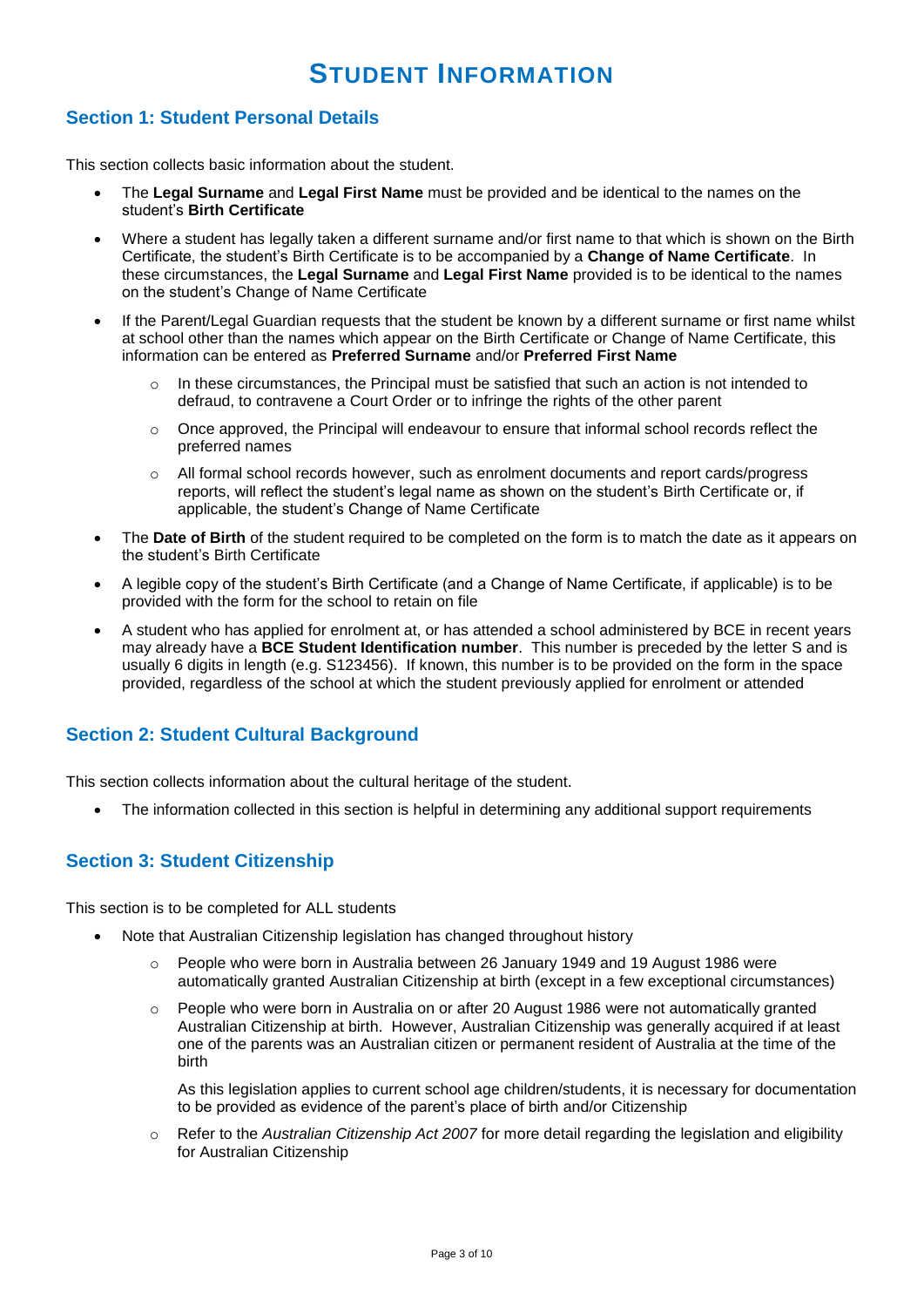- Australian Citizenship documentation needs to be provided to support the application for enrolment where the student is claiming Australian Citizenship and:
	- o The student was not born in Australia, or
	- $\circ$  The student was born in Australia and neither of the parents were born in Australia or held Australian Citizenship at the time of the student's birth, or
	- $\circ$  The student holds Australian Citizenship documentation because of other circumstances (i.e. by Descent, Adoption, Conferral or Resumption)
- Dual or Multiple Citizenship
	- $\circ$  In the case where a student holds current citizenship of two or more countries and one of those countries is Australia, then Australia is to be nominated on the form

### **Section 4: Student International Details**

This section is to be completed for all students who are NOT Australian citizens.

- A student who is NOT an Australian Citizen, will be in Australia on a specific visa and have a relevant visa sub-class number. Certain provisions and entitlements (determined by the Australian Government) are applicable to the different visa sub-class numbers
	- Depending on the visa and the visa sub-class number under which the student has entered Australia, the student will be required to pay either the Full Fee Paying Overseas Student (FFPOS) fee or a fee that is aligned to the Domestic fee
- The question regarding Health Cover concerns students who are in Australia on a Student visa (as opposed to those students who may be, for example, on a Tourist visa). A condition of the Student visa requires that students maintain adequate health insurance for the duration of their visa. This health cover is intended to assist students to meet the costs of medical and hospital care that they may need while in Australia. For more information visit the [Department of Immigration and Citizenship website](http://www.immi.gov.au/students/_pdf/oshc-faq.pdf) at www.immi.gov.au/students/\_pdf/oshc-faq.pdf
- Responses provided on the form are required to be identical to the data recorded on the documentation (e.g. the visa, passport etc.)
- All documentation provided is to be current and is required to be kept up-to-date (e.g. if a new visa is issued this needs to be provided to the school)

# **Section 5: Student Current/Previous Schooling**

This section collects information about any educational environment that the student currently attends or has previously attended.

- Where enrolment is sought for Preparatory Year, then kindergartens, pre-schools and pre-preps etc. can be listed
- Where a student has attended multiple years at the one previous school (eq Years 3, 4 and 5), only use one line on the form
- Where a student has attended multiple schools in the past, indicate as many of these as possible. If the student has attended more than three schools, please provide this information as an additional attachment
- Student Transfer documentation may have been provided by the school that the student is leaving

### **Section 6: Student Religious Background**

- BCE schools enrol students from Catholic and other faith traditions whose families demonstrate that they share the expressed values of the school. Each school community is guided by Church teachings in showing deep respect for and supporting the faith journey of each individual within the religious dimension of school life
- Where the student has been baptised in the Catholic faith, a legible copy of the student's Baptismal Certificate is required
- Where the student does not identify as Catholic, select a religion from the list available on the form that best describes the student's religion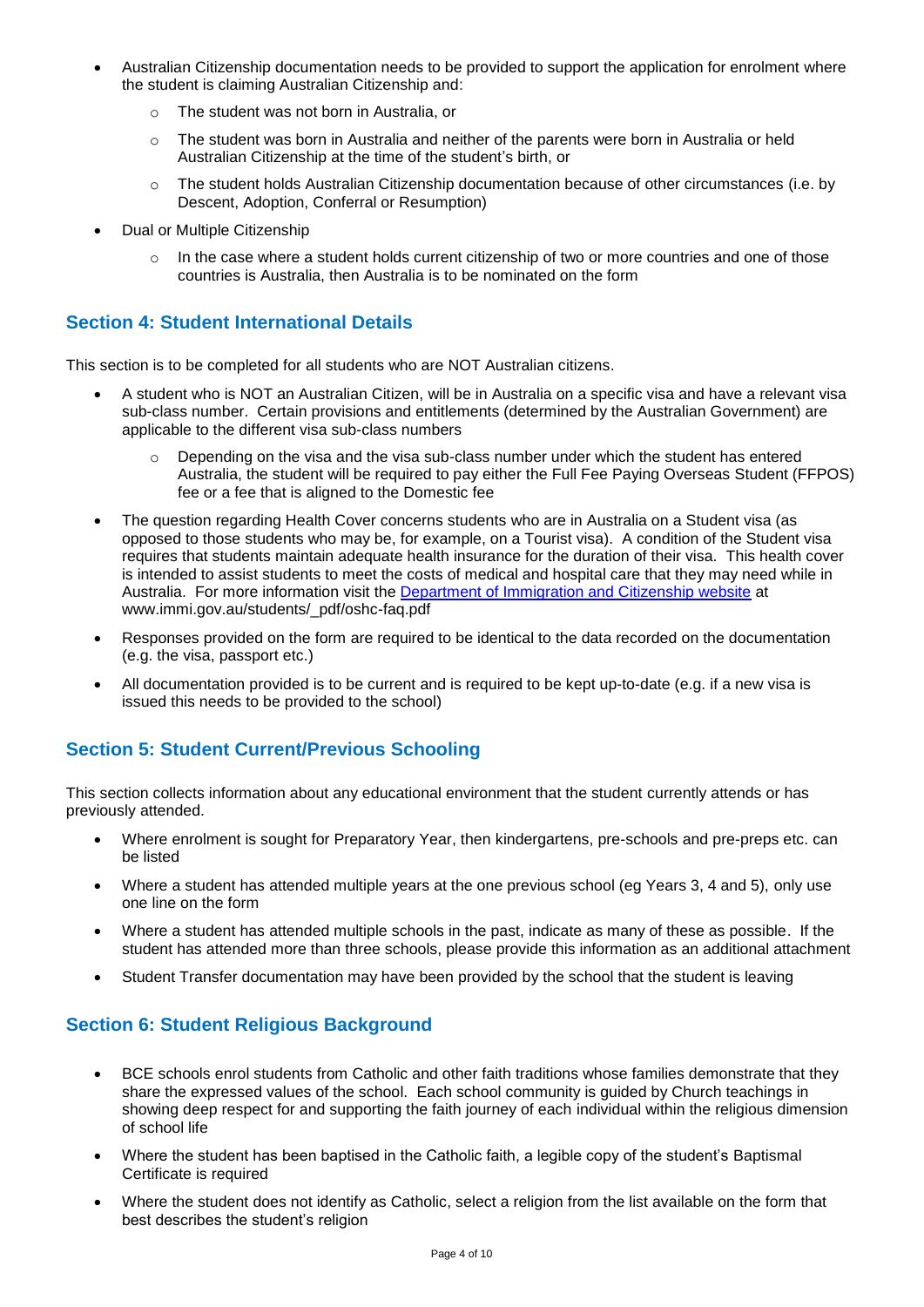# **RELATED PERSONS' INFORMATION**

The term Related Person in the context of this Application for Enrolment, refers to any person associated with the student. This includes a mother, father, step mother, step father or any person nominated on the basis of having responsibility for, or providing some degree of care for the student.

Provision has been made for two persons to be nominated on the form (Parent/Legal Guardian/Caregiver 1 and Parent/ Legal Guardian/Caregiver 2). If your application is successful, you will have an opportunity to nominate additional Related Persons at a later date.

## **Section 7: Related Persons' Personal Details**

This section collects basic information about each of the Related Persons.

- The **Legal Surname** and **Legal First Name** are required. These names are required in full and are not to be shortened or abbreviated (i.e. the names are to be as they appear on a person's Birth, Marriage or Change of Name Certificate)
- If the Related Person prefers to be known by a different surname or first name other than their Legal Surname or Legal First Name, this information can be entered as the **Preferred Surname** and **Preferred First Name**
- The **Date of Birth** of the Related Person is collected for purposes of identification and record management only. The format for entering the date of birth is DD/MM/YYYY

### **Section 8: Related Persons' Cultural Background**

This section collects information about the cultural heritage and religion of the Related Person and also includes information sought by MCEECDYA.

The religion of the person is to be selected from the list available on the form

# **Section 9: Related Persons' General Information**

This section collects information required by MCEECDYA. Other requested Related Person background information will benefit the building of a school community.

 The first question relates to parental occupation groups. These occupation groups have been developed by MCEECDYA. Refer to the Appendix when responding to this question. Determine which parental occupation group best fits your particular occupation and write the occupation group number in the box on the form

### **Section 10: Related Persons' Address Information**

This section collects information concerning the Related Persons' Address details.

- Ensure the full correct address (including the postcode) is provided, as address data will be verified by address verification software and this process relies on accurate information
- Provision is made for three address types:
	- o **Residential** where the Related Person lives
	- o **Postal/Correspondence** where the Related Person's mail is to be directed
	- o **Residential (Alternative)** for use where a Related Person is currently moving from one address to another, or where a Related Person lives at one address for a period of time and alternates for work purposes to another address (e.g. interstate or overseas)
- In the instance where a Postal/Correspondence address is a PO Box number at a Business, Distribution or Mailing Centre, please ensure the BC, DC or MC is included in the Suburb/Town field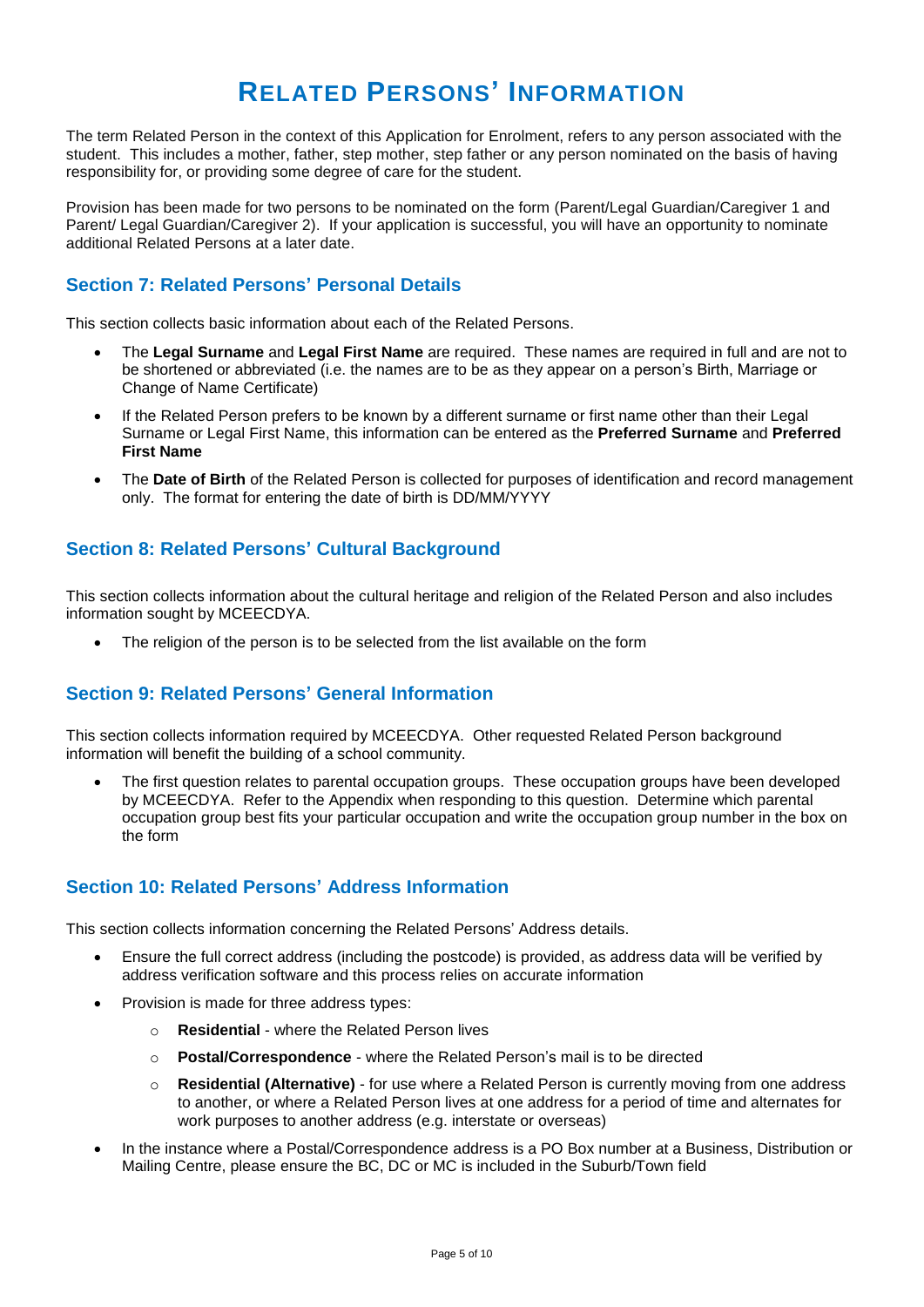# **Section 11: Related Persons' Contact Information**

This section collects information concerning the Related Persons' Contact details.

- Provision is made for multiple contacts to be recorded for each Related Person including Home, Work and Mobile contact numbers as well as email addresses
- In the Comments area, notes can be made in regard to specific numbers (e.g. "Work telephone number applicable Mon, Tue, Wed only" or "Work telephone extension number 123")
- **Order** Indicate the best contact order for numbers/email addresses for each person (i.e. to enable the school to know which number to use first for each person)
- **Silent** A silent number is a number that is not listed in the telephone directory. Indicate a silent number by ticking the corresponding checkbox
- Where a contact telephone number of any type is an international number the following information is to be included:
	- o International Dialling Code / Access Code (this is **0011** when dialling overseas from Australia)
	- o Country Code
	- o Area Code
	- o Telephone Number

## **Section 12: Related Persons' Relationship to the Student**

This section collects information concerning the actual relationship between the nominated Related Person and the student. When indicating the relationship between a Related Person and a student, differentiation is made between **relationship type** and **relationship role**. Details pertaining to each of these are below.

- Definitions of particular **relationship types** for clarification include:
	- o **Legal Guardian** whilst it is acknowledged that parents through birth or adoption are automatically allocated Legal Guardianship, the provision of Legal Guardian as a relationship type is provided in the instance where the Department of Communities is the Legal Guardian of the student.
	- **Care Provider** a person who provides care of the student but does not fulfil a parental type role in the giving of care (e.g. day care provider, nanny, babysitter)
	- o **Agent** an agency/organisation that is paying the fees on behalf of a student (e.g. in a trust fund administrator capacity or through some other arrangement with the mother, father, or another Related Person)
	- o **Reg. Exchange Org.** A Registered Exchange Organisation (REO) is an organisation through which international students liaise regarding their enrolment
	- o **Half Brother/Half Sister** a sibling who has only one parent in common with the student who is seeking enrolment
	- o **Step Brother/Step Sister** a sibling (by marriage) who has no parents in common with the student who is seeking enrolment
- Definitions of **relationship roles** for clarification are:
	- o **Emergency Contact** a student is to have at least one Emergency Contact. The emergency contact person needs to be easily contactable. Provision is made to nominate an emergency contact order (i.e. who to contact first - Parent/Legal Guardian/Caregiver 1 or Parent/Legal Guardian/Caregiver 2)
	- o **Legal Guardian** a person who has been granted [guardianship](http://www.austlii.edu.au/au/legis/cth/consol_act/fla1975114/s4.html#guardian) of a [child](http://www.austlii.edu.au/au/legis/cth/consol_act/fla1975114/s4.html#child) under the law of the Commonwealth or of a [State](http://www.austlii.edu.au/au/legis/cth/consol_act/fla1975114/s4.html#state) or [Territory.](http://www.austlii.edu.au/au/legis/cth/consol_act/fla1975114/s4.html#territory) This status is automatically allocated to parents on the basis of birth or adoption - but never by marriage to a birth parent or an adoptive parent. Otherwise it can be awarded by court order or the rights of a Legal Guardian can be delegated, in writing by an existing Legal Guardian of the child. Documented evidence in these cases is required to be provided to the school

Related Persons who have a relationship type of Mother or Father should tick the Legal Guardian checkbox unless legal guardianship has been revoked by court order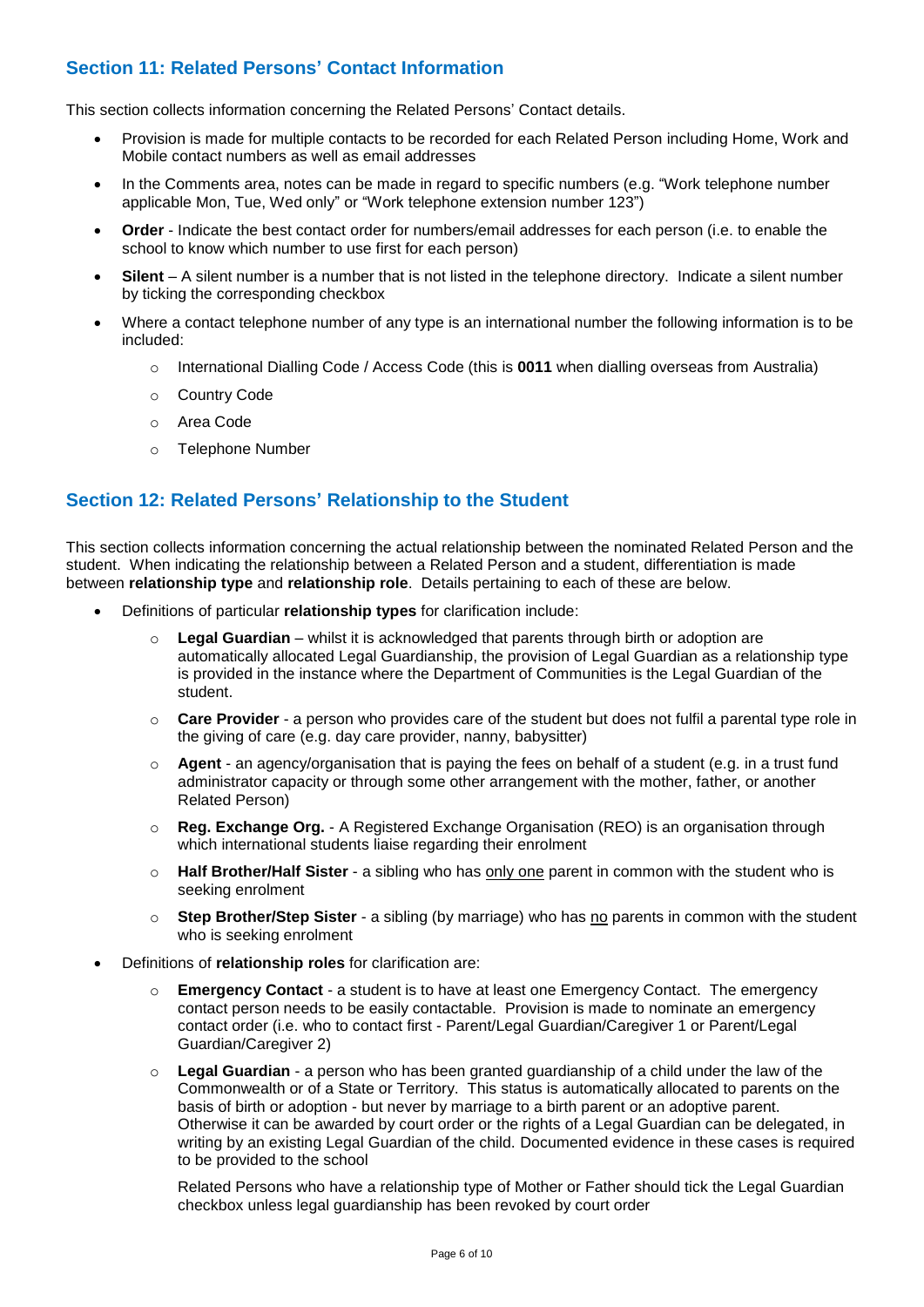- o **Caregiver** a person who has responsibility for the general wellbeing of a student on a day-to-day basis. Such a person may, or may not, have an actual biological relationship with the student but fulfils a parental type role in the giving of care
- o **Main Contact** BCE schools require every student to have one Main Contact. Where a student is an independent student the Main Contact can be themselves
- In terms of **Communication**, Report Cards and Progress Reports will only be distributed to a Related Person who is a Parent/Legal Guardian.

# **ADDITIONAL STUDENT INFORMATION**

### **Section 13: Student Address Information**

This section collects information concerning the student's residential address(es) while he/she is attending school.

- Ensure the full correct address (including the postcode) is provided, as address data will be verified by address verification software and this process relies on accurate information
- Provision is made for two address types:
	- o **Residential** where the student lives
	- o **Residential (Alternative)** for use where a student is currently moving from one address to another, or where a student regularly alternates between living at two different addresses

#### **Section 14: Student Contact Information**

This section collects information concerning the student's Contact details.

- Provision is made for multiple contacts to be recorded for the student including Home and Mobile contact numbers as well as an email address. Provision is also made for a Home (Alternative) contact number in the instance that a student alternates between residential addresses. Ensure the Home and Home (Alternative) contact numbers correlate with the address information provided in Section 13
- In the Comments area, notes can be made in regard to specific numbers (e.g. "Home telephone number applicable Mon, Tue, Wed and Home (Alternative) number applicable Thurs, Fri")
- **Order** Indicate the best contact order for numbers/email addresses for the student (i.e. to enable the school to know which number to use first to contact the student if required)
- **Silent** A silent number is a number that is not listed in the telephone directory. Indicate a silent number by ticking the corresponding checkbox

#### **Section 15: Student Medical Information**

This section collects information concerning medical information about the student, the condition and its treatment, and identifies the requirement for medication to be administered and for a Medical Action Plan to be in place

 Note that if any medication is required to be administered to the student during school time or if the student has a Medical Action Plan, additional information will need to be provided upon enrolment and retained on the student's file.

### **Section 16: Student Specialist Assessments**

This section collects information concerning assessments that may have been performed to assess a child's developmental progress/issues. Examples of such reports are those from a speech pathologist assessment, behavioural psychologist assessment, orthopaedic assessment, paediatrician etc.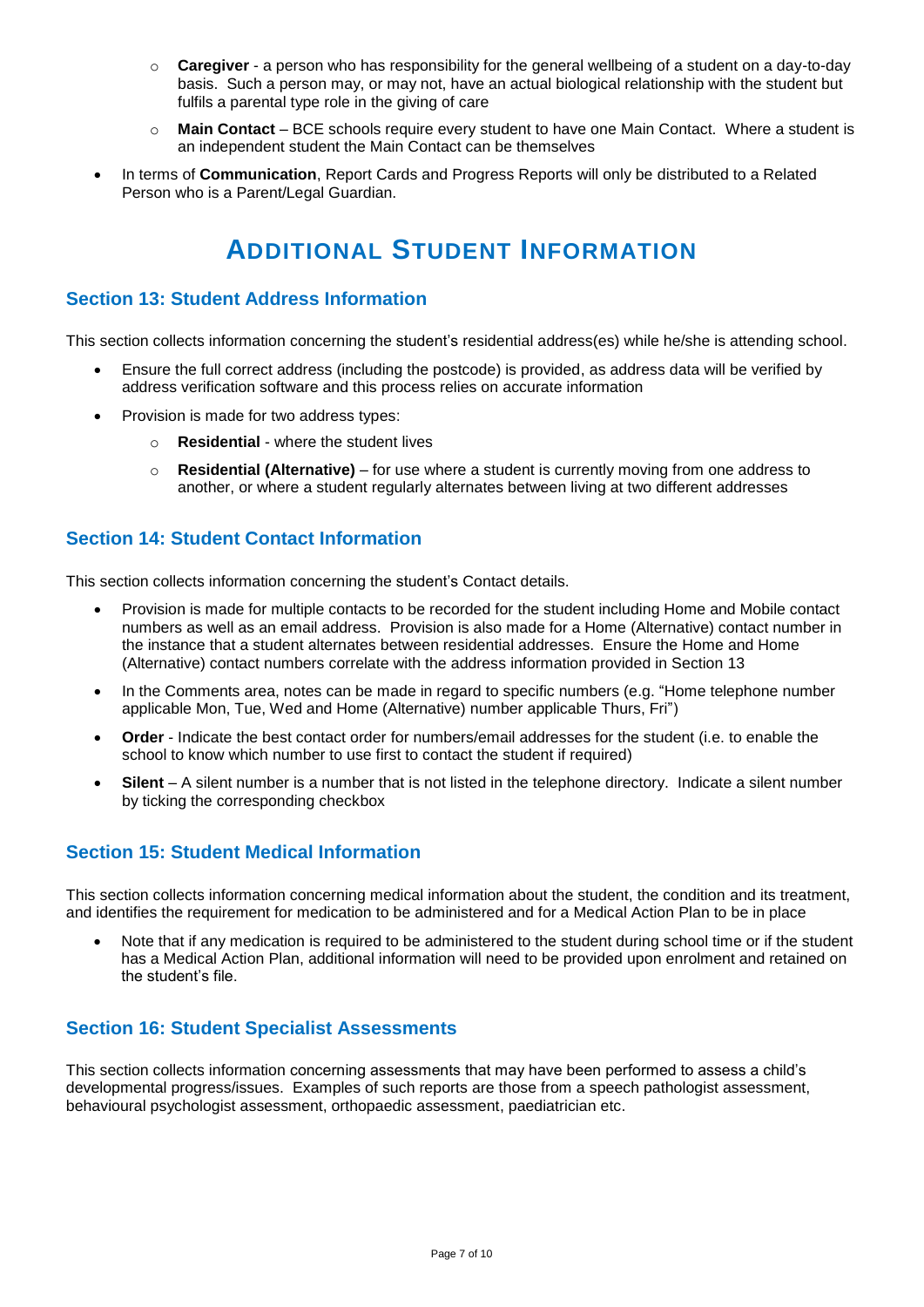# **Section 17: Educational Support Information**

This section provides the opportunity for parents to identify and describe the particular educational support required to enable the student to access the curriculum.

- Some students may have been verified due to a particular disability. Verification is a state-wide process which determines a student's eligibility for resourcing under the Education Adjustment Program (EAP).
- In Queensland students with a disability may be verified in the following categories:
	- o Autism Spectrum Disorder
	- o Hearing Impairment
	- o Intellectual Impairment
	- o Physical Impairment
	- o Social Emotional Disorder (Catholic and Independent schools only)
	- o Speech Language Impairment
	- o Vision Impairment
- For more information and a link to BCE's *Supporting Children with a Disability at School - A Guide For Parents* please scroll towards the bottom of the page at:

<http://www.bne.catholic.edu.au/students-parents/Pages/SupportTeachingTherapy.aspx>

#### **Section 18: Legal Information**

This section caters for situations where there are Court Orders or Agreements in place in relation to a student.

 Schools, as part of their duty of care responsibility, require copies of such legal documentation before they can implement any request.

#### **Section 19: Sibling Information**

This section collects information regarding siblings of the student. Provision is made for up to four siblings. If additional space is required, please attach a separate page.

- The **Legal Surname** and **Legal First Name** of each sibling is required and is to be identical to the names appearing on each Birth Certificate (or Change of Name Certificate if applicable)
- The **Preferred Surname** space on the form can be completed where the surname used by each sibling is different to that on each birth certificate
- The **relationship** between the sibling and the student is to be selected from the list that is available on the form
- The **Date of Birth of each sibling** is required to match the date as it appears on each birth certificate. The format required is DD/MM/YYYY
- Where the sibling attends school (it may be a different school to the one for which enrolment is now being sought), the name of the school and its suburb location, the house (ie name and/or colour) and class should be provided
- In the checkbox, indicate whether the sibling resides with the student. This can be on a full time or part time basis

## **Section 20: Additional Information**

This section enables the Parent/Legal Guardian to provide any personal or other information that may be pertinent to the application.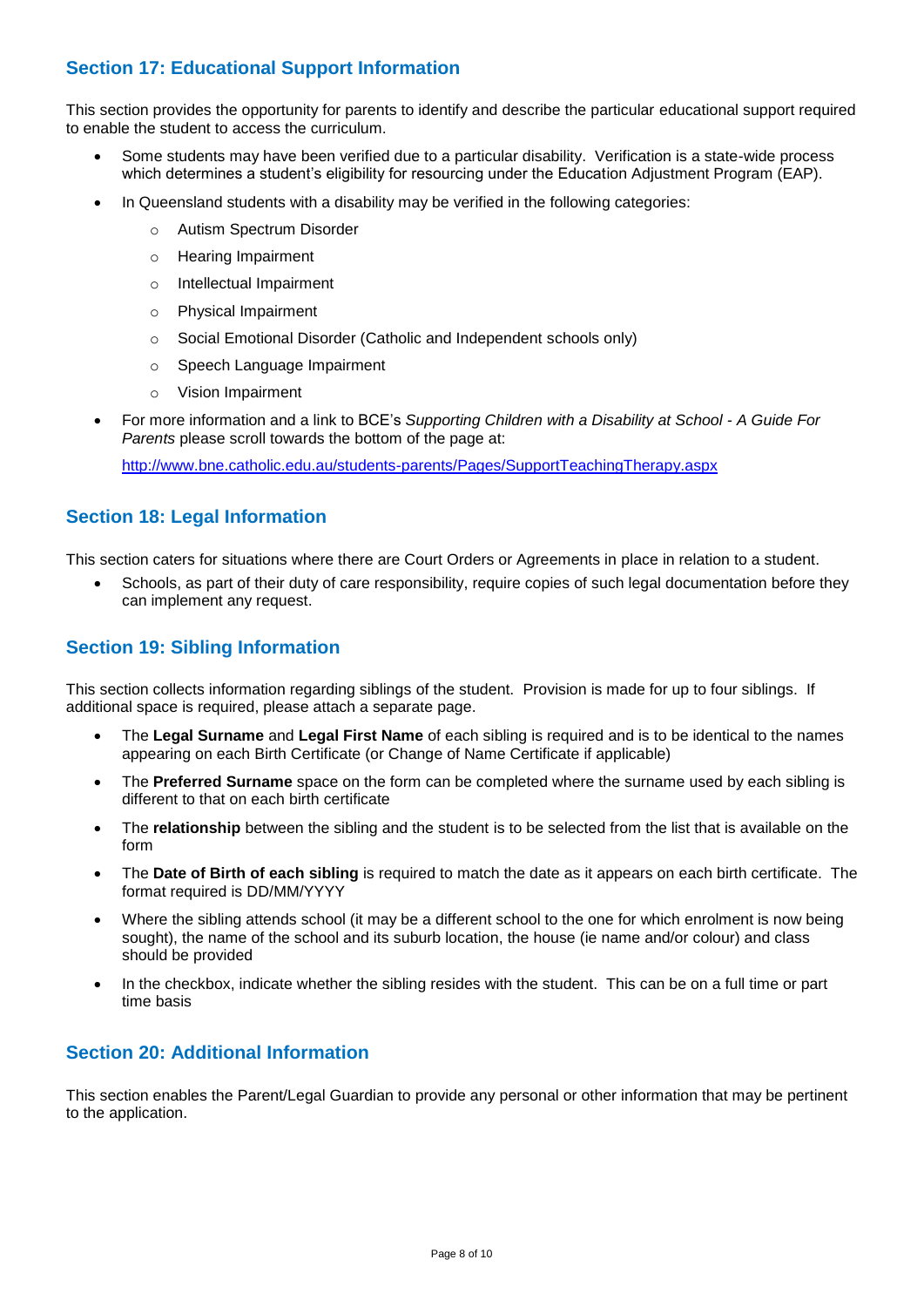## **Check List**

The Check List is provided to assist the Parent/Legal Guardian when completing the form and collating copies of associated documentation for submission as part of the Application for Enrolment. The Check List also serves a purpose to school staff when initial processing of the application takes place.

 Failure to include copies of documentation at the time of submission will require school staff to contact the Parent/Legal Guardian to request this information. Further processing and assessment of the application will not proceed until a copy of the required documentation is provided to the school

# **Signature(s)**

 Once all questions of the form are completed, print the form and then ensure it is signed and dated (in the format of DD/MM/YYYY) by a Parent/Legal Guardian of the student seeking enrolment

#### **What to expect after submission of the completed Application for Enrolment form**

- The timeframe from receipt of the completed Application for Enrolment form and the next stages of the enrolment process varies from school to school. Generally, the form is processed and each application is individually assessed
- Following perusal of the Application for Enrolment form, the Principal may decide that further information is required to gain an understanding of the student's learning needs. In such instances, the Principal or his/her representative may contact the Parent/Legal Guardian of the student to organise an appointment to discuss these needs
- Where the application progresses, an enrolment interview with the Principal or his/her representative will be arranged. One or two other members of the school and/or parish community may also be in attendance
- After the enrolment interview, where the Application for Enrolment is successful, an Offer of Enrolment will be made. However, there may be some time between the interview and an Offer of Enrolment being made depending on a number of factors such as the timing of the interview, number of places available and number of applications received by the school
- Due to the normally high demand for places, the Confirmation of Enrolment form needs to be accepted by the Parent/Legal Guardian, and returned to the school along with any other school specific forms by the requested date
- At that stage, some schools may also ask for an Enrolment Confirmation deposit. This amount varies from one school to another
- Where the opportunity arises, some schools may also have a second round of offers for any places that have not been accepted earlier. However, this practice cannot be assured
- Where the application does not progress at any stage during the enrolment process, notification is provided to the Parent/Legal Guardian
- Some schools keep a waiting list. The Parent/Legal Guardian of the student who is unsuccessful in receiving an Offer of Enrolment may be offered the option of registering on a waiting list. The availability of this option varies from school to school

### **Thank you for your interest in enrolling at our school.**